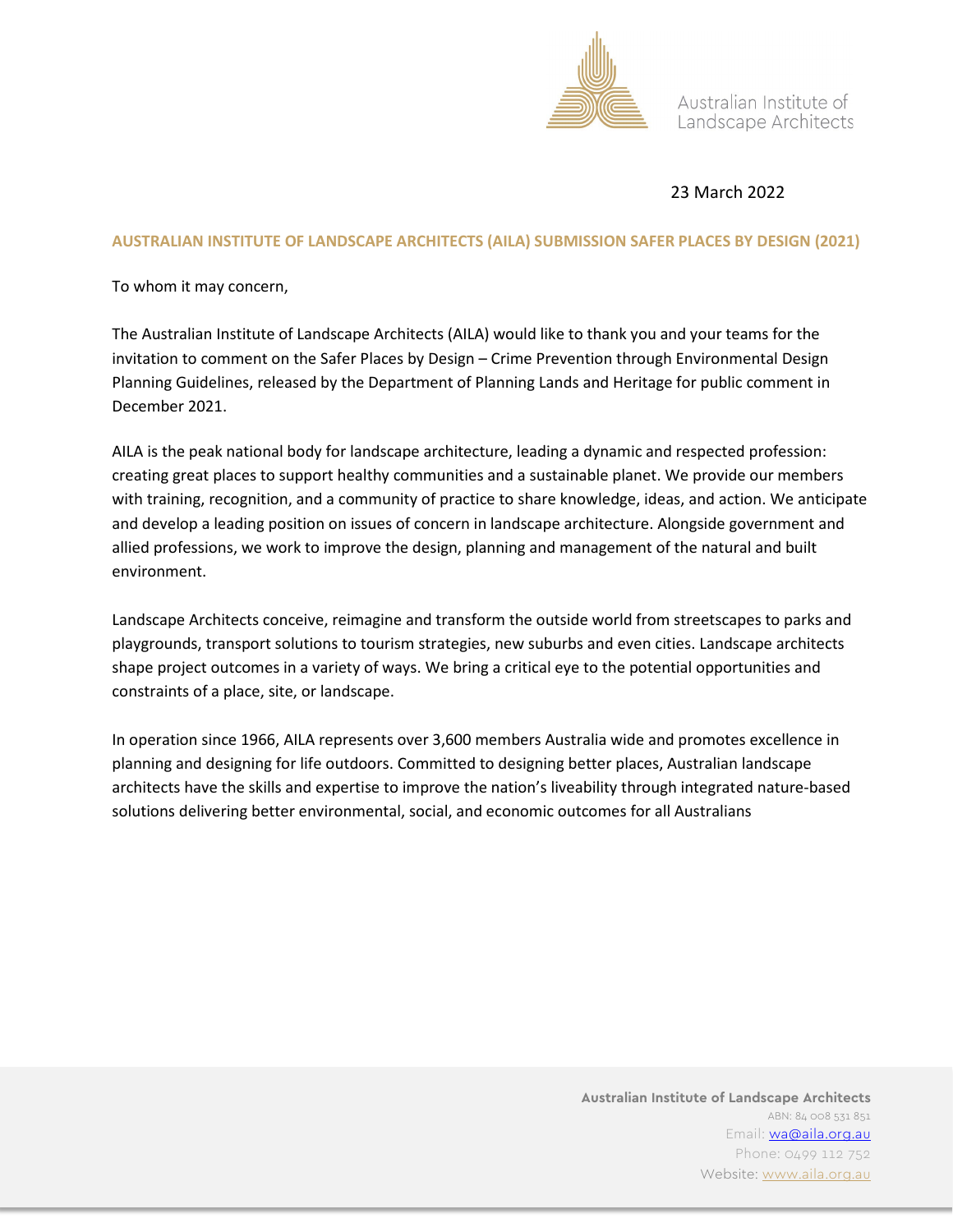

# **Draft Safer Places by Design – CPTED Planning Guidelines 2021**

## *Observations*

The Safer Places by Design Guidelines (2021) create a comprehensive framework to Crime Prevention through Environmental Design based on best practice and AILA would like to congratulate the government on yet another considered and relevant guideline document.

Following conversations with our members, we offer the following commentary and recommendations for consideration. As CPTED considerations are an integral part of the planning and design process, AILA members regularly provide place based and innovative governance, engagement, and spatial solutions in this space, not because of policy but because we know that the success of a place is closely tied to perceptions of safety.

AILA would like to note the following elements of the document that members felt were of great benefit:

- Cross referencing to the SPP7.0 10 principles, with 'safety' in particular.
- Perspective drawings illustrating the principles are very beneficial and valuable. They help understanding the guide.
- The inclusion of the 'scenario's, examples of public spaces, is also helpful in illustrating intent.
- The overall set-up of the document and use of photos to illustrate the principles.

#### *Recommendations*

AILA members are adept at ensuring CPTED principles are embedded in the spatial design of places. However, many of the issues are beyond the scope of detailed design to address. We feel that the document currently lacks emphasis given to critical elements in a designing out crime approach and offer the following recommendations for consideration:

- 1. The document seems to be based mostly in 'first generation' CPTED, while 'second generation' CPTED thinking is implemented in many other parts of the world
- 2. The key to achieving CPTED outcomes is having people using the public realm. The document pays a lot of attention to other, also important, CPTED aspects, but gravely underrates the encouragement of users.
- 3. Finally, we include some suggestions to improve the structure of the document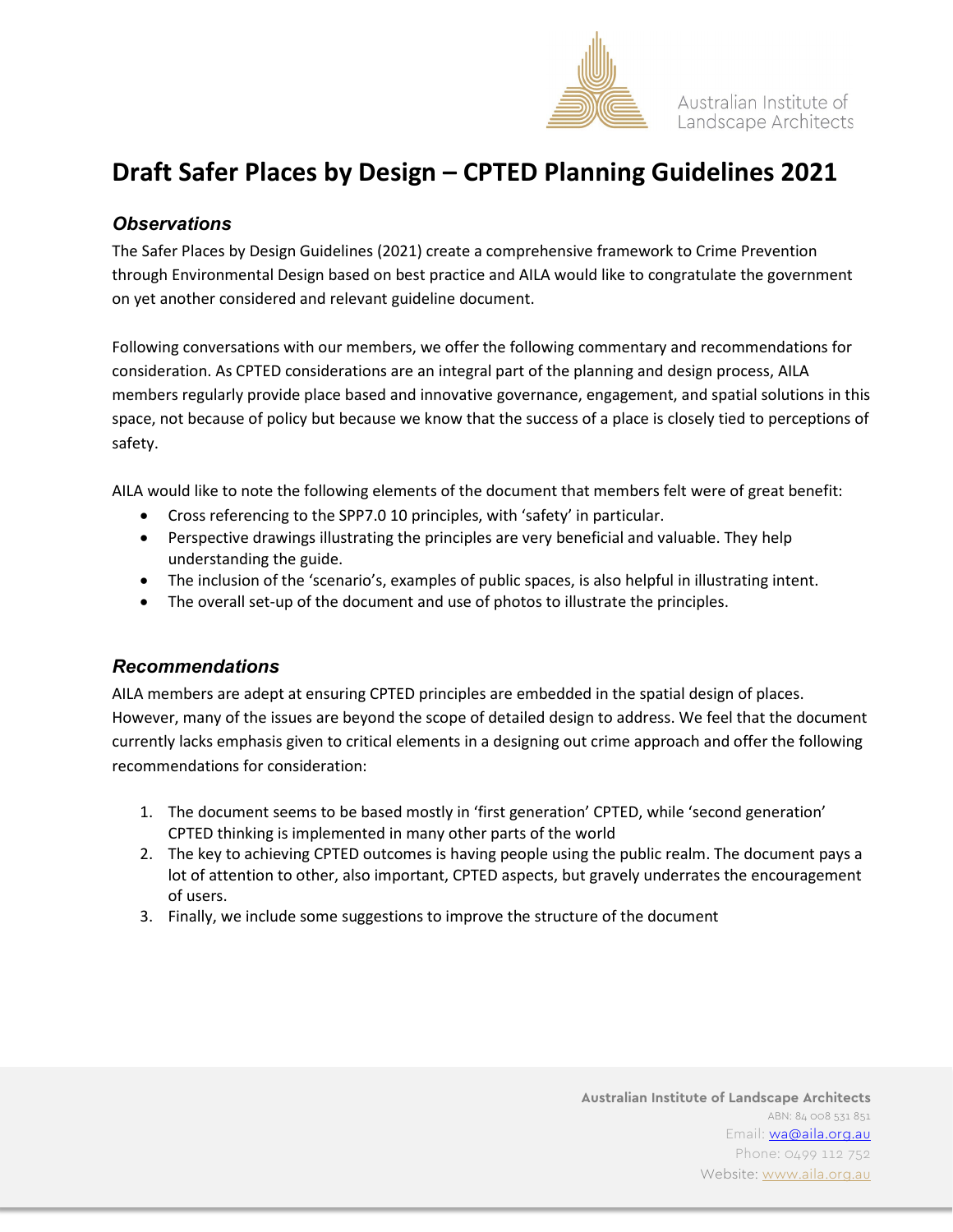

Australian Institute of Landscape Architects

# *1. Second Generation CPTED - Designing for and with the community*

Community involvement is mentioned in the document (p.19 p.39, p37), but there is opportunity to increase its visibility to acknowledge that community involvement and pro-social strategies are integral to the designing out crime process.

Studies have revealed that in crime hot spots, physical/spatial interventions are limited in reducing crime without supporting social strategies (Judd et al., 2005). A key part of understanding and addressing the social issues that contribute to crime is engaging with stakeholders, the community and potential users of the public space. Stakeholder groups have spent time building relationships with local communities, and as such are a critical point of access to the community, its needs and its knowledge (Camacho Duarte et al., 2011).

**The 5 step CPTED process infographic does not include stakeholder or community consultation.** The Cozens and Love (2015) describe the evolution of CPTED from first generation CPTED as primarily focusing on modification to the physical environment to second generation or social CPTED with an increasing emphasis on social cohesion, community connectivity, and community culture. Social CPTED includes concepts of celebrating diversity and inclusivity, creating connections between different stakeholders, and creating spaces and opportunities for developing community culture (Cozens & Love, 2015). These principles should be elevated in the document.

Territorial Definition principle, Objective 2.1 Clear spatial structure, C2.1.2 'Create a sense of safety, security and pride in a place' is listed as one of the considerations. **Given the potential benefit of a community codesign process that creates site-specific design solutions that respond to community aspirations, we suggest this 'consideration' could be elevated to a principle in itself.** To meaningfully avoid the 'cookie cutter' approach that is a stated objective of the document, responding to context is an essential principle. Creative placemaking is a process which directly responds to the community's self-articulated needs (Ross, 2016).

## *2. Activation and Place*

Jane Jacobs (1961) defined the three main qualities of a safe public space as creating demarcation between public and private space, eyes on the street, and users in public space. **It has been suggested that what is significant about Jacobs 'eyes on the street' principle is not the sightlines but the 'eyes'** (Saville and Cleveland 1997 cited in Cozens & Love, 2015). This aligns with a contemporary definition of activation or the second generation CPTED concept of 'activity support' (Cozens & Love, 2015).

**There is limited reference to activation in the document.** Objective 4.1 Activity support mentions colocation of playgrounds with café's and shopping areas, but a more expansive definition of activity support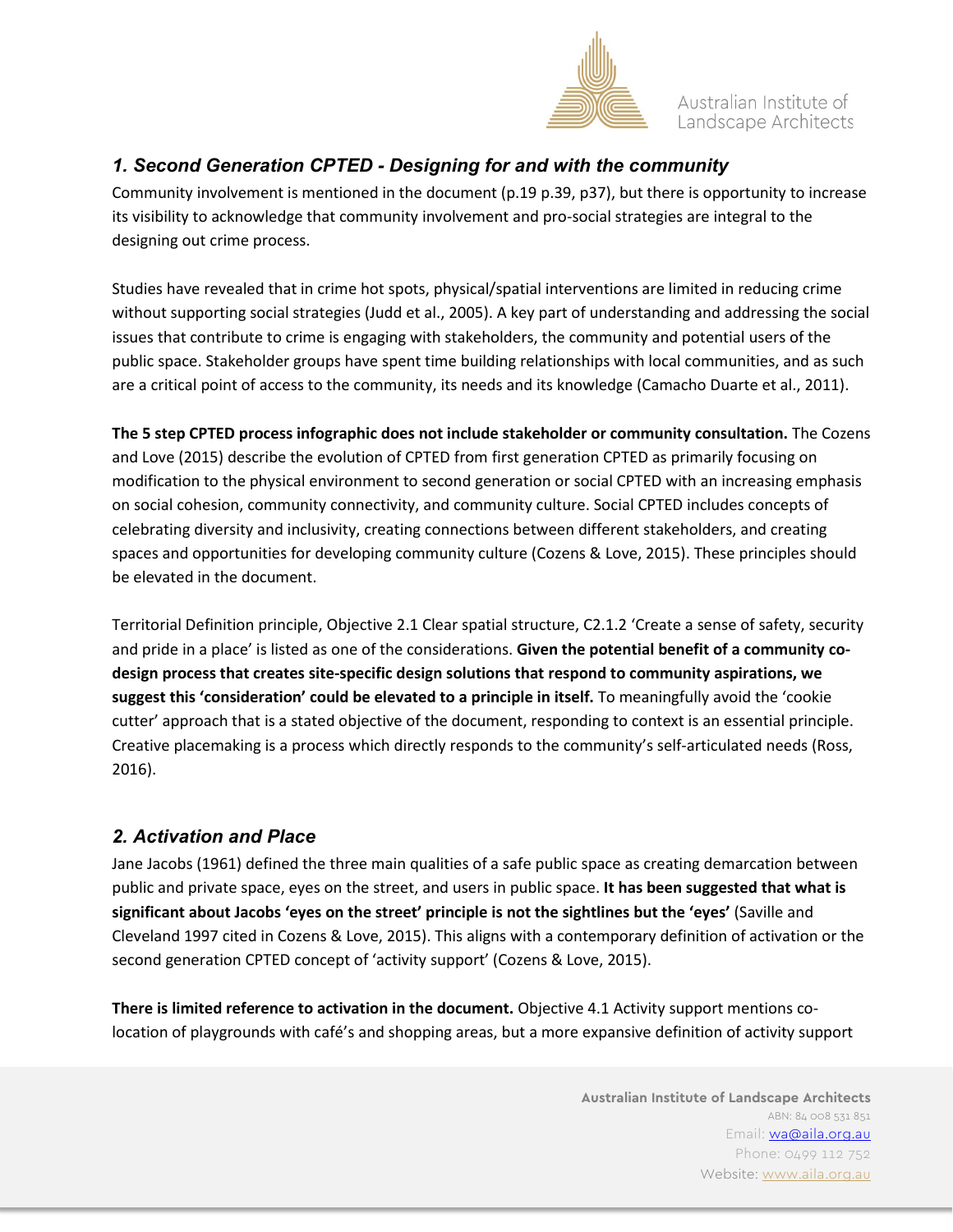

could be framed around responding to community demand, youth activation, and creating neighbourhood gathering infrastructure. **This could become its own design principle and provide greater direction to appropriate land use planning outcomes.** Recent studies strongly emphasise the importance of community engagement, prioritization of youth, and enabling social connections in the design of public space for crime prevention (Studio Gang, 2017).

#### **Streets**

We appreciate the Draft guide pays attention to users at various moments. Rightfully, a key principle is *"'To see and be seen'. The design of an environment should maximise the number of people using a space to encourage good passive surveillance."* However, the overall attention for users on the street is underwhelming.

Striking is the prominent attention for 'high-risk scenarios', defines as "threats for terrorism and violent extremism" (page 9), while the guide omits to acknowledge the daily threat of motorised vehicles as the most prominent and constantly present high-risk to all children and other vulnerable people on the streets. Unsafety due to cars is not even a scenario, but an everyday reality to vulnerable users.

The majority of all urban streets have a speed limit of 50km/hr, causing a death-risk for pedestrians of 60% in case they get hit by a car (Rosen and Sanders 2009, Tefft 2013, Welle 2015). As streets represent over 80% of all public realm, the majority of public space is unsafe for children and other vulnerable people. Safety of pedestrians and cyclists, including children and vulnerable people, is currently only guaranteed by their own behaviour; in other words, by dramatically limiting their use of the street or not using the street at all. This results in a dramatic lack of people using the public realm, and therefore a poor CPTED outcome. CPTED can only be structurally improved if the safety for children and other vulnerable users on the street is dramatically improved by ensuring the street environment is designed to reduce vehicles speeds and by reducing maximum speed limits for motorised vehicles. A Safer Places by Design guide that does not acknowledge this, is only paying lip-service to safety.

#### **Differing Perceptions**

Critical to the effectiveness of design response is an understanding of the user and the circumstances around crime occurrence. User and abuser-centred design relies on conducting research about how users and potential abusers respond to their environment (Design Out Crime: Designing out Crime A Designers' Guide, 2011).

**There needs to be stronger recognition, guidance and associated requirements for mapping and designing for the different perceptions of safety within the community.** Research has demonstrated that physical/spatial interventions affect different community members in disparate ways. For example, one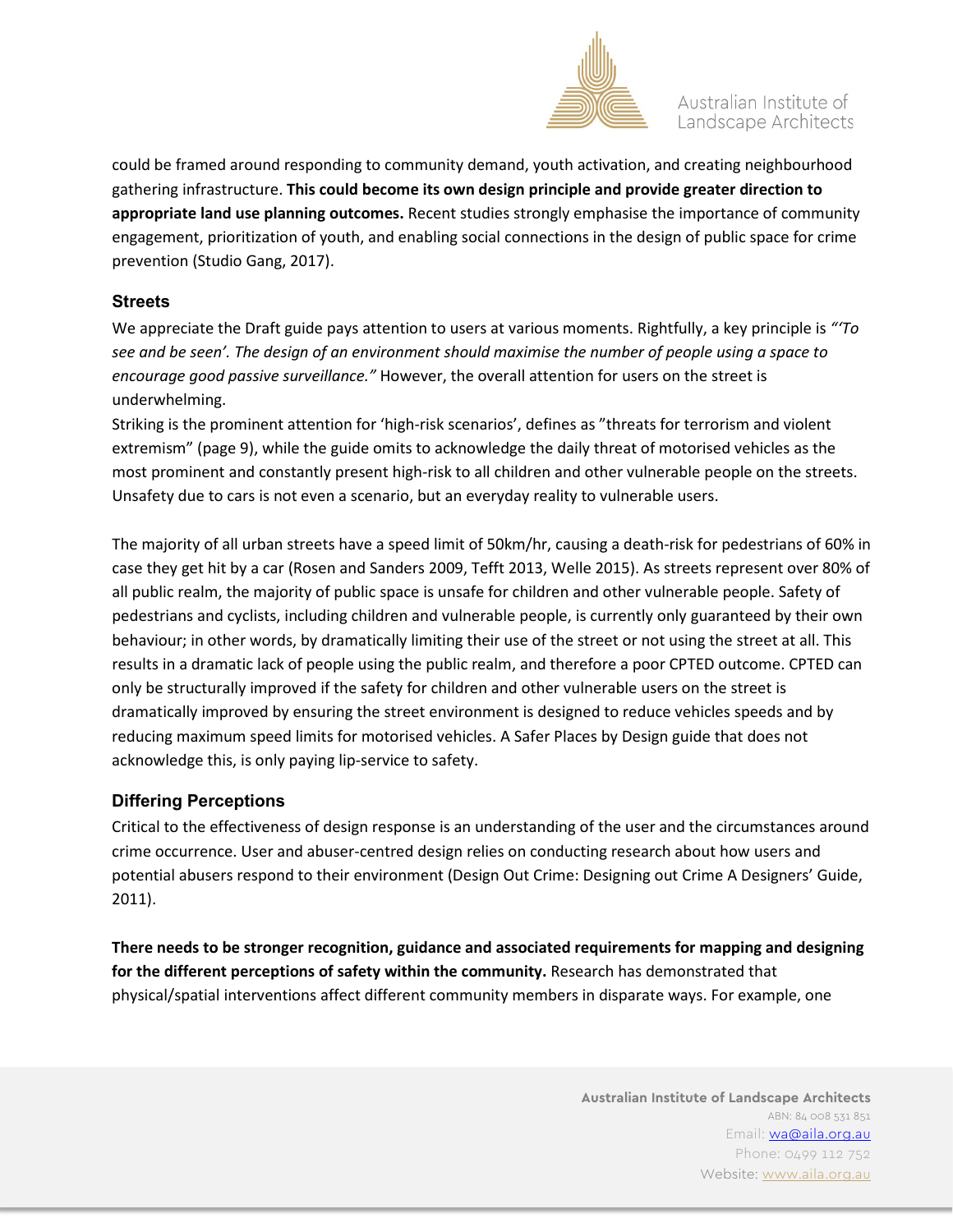

study demonstrated that graffiti removal and removal of solid walls had a greater impact on women than men (Navarrete-Hernandez et al., 2021).

### **Co-Design**

**Design strategies should address the complex roots of crime** (Studio Gang, 2017). Provision of youth activity is critical given boredom is the most frequently cited circumstance surrounding youth offences (Anderson et al., 2010). Community and stakeholder engagement to understand existing provision, gaps, and youth needs in each community would enable projects to directly engage young people and mitigate boredom. These could include sporting infrastructure, art programmes, and community gardens.

Provision of spaces, infrastructure, and projects to enable community gathering would help support objectives to encourage community cohesion. Studies have demonstrated that regular neighbourhood events and gatherings reduce crime (Bellair, 1997). Community-based art projects can create greater empathy and understanding that can contribute to public safety goals such as reducing interpersonal violence (Ross, 2016). Engendering a sense of place through community festivals, cultural events, youth clubs, and commemoration is central to second generation CPTED (Cozens & Love, 2015). **Detailed consideration must be given to how landuse planning and subsequent projects can enable these activities.** This approach involves community engagement to understand existing provision, community need and what an inclusive response may look like.

**We have the opportunity to design public spaces that could mitigate crime by addressing some of the causes of crime through a process of co-design to develop place-specific solutions to community concerns. This should be given greater emphasis in the document.**

## *3. Document Structure and Emphasis*

Effective land use planning, community engagement, prioritizing youth, and facilitating community connections should be given greater emphasis in the document. The importance of these principles should be reflected in the design principles and the structure of the document.

Internationally, designing out crime projects place user and stakeholder engagement at the heart of designing out crime (Community Crime Prevention Victoria, 2022; Design Out Crime: Designing out Crime A Designers' Guide, 2011; Studio Gang, 2017). It is crucial to undertake research, user observation, and stakeholder interviews early in the design process and embrace expansive ideas generation, in order to extend the reach and influence of design work (Design Out Crime: Designing out Crime A Designers' Guide, 2011).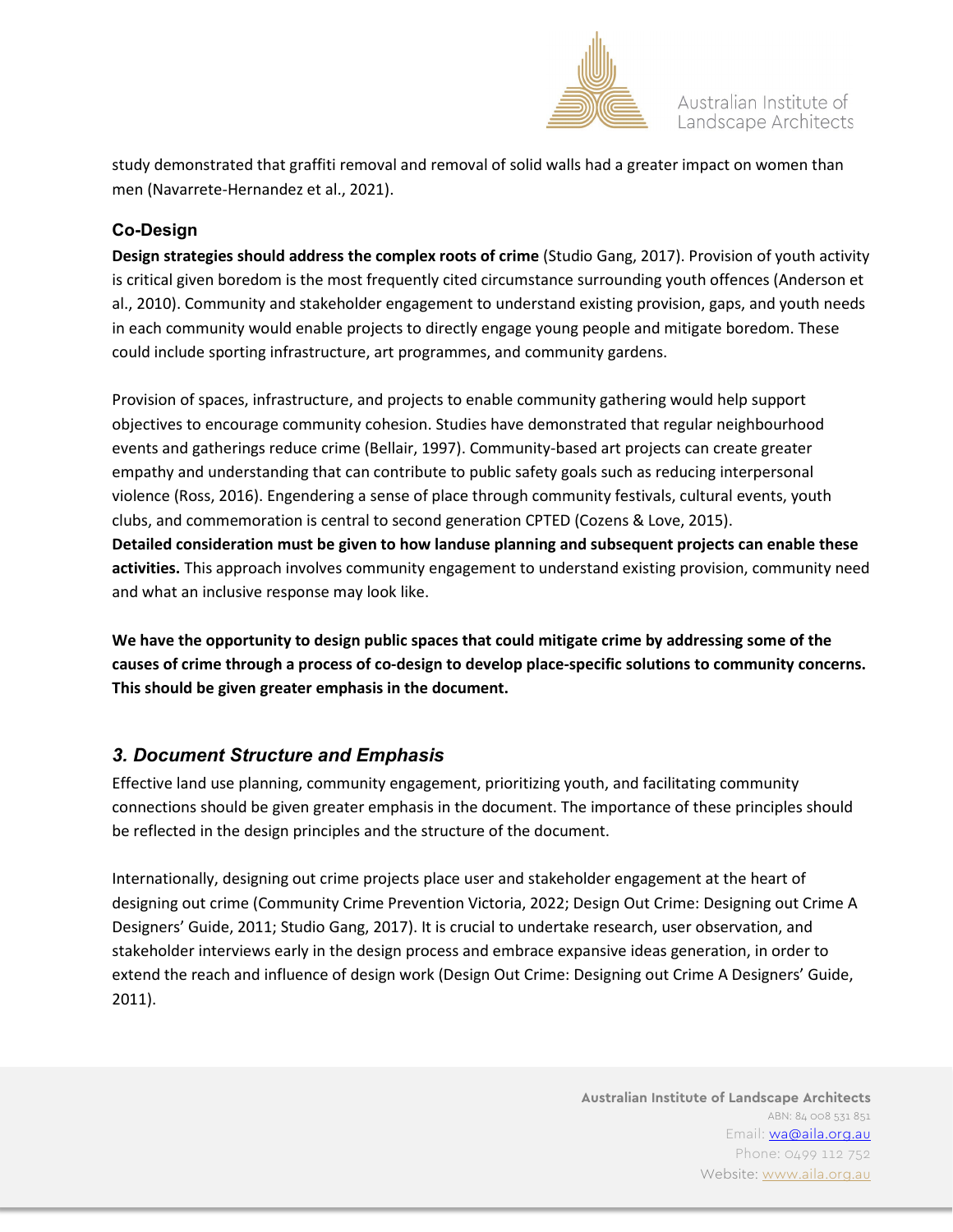

**We argue for greater visibility within the guidelines for a people and place-centred approach to designing out crime to improve the response to what is a complex social issue.** 

**We recommend the CPTED process section should be at the front of the document as it informs and gives context to the design principles.** 

**AILA recommends consideration of revising the principles as follows:** 

- (1) Urban life on the street
- (2) Eyes on the street
- (3) Social connectivity

#### **Conclusion**

AILA would like to thank DPLH for the opportunity to comment on the Draft Safer Places by Design Guidelines. While we believe the Guidelines in their current form are a considered and common-sense approach to spatial design considerations, we encourage the next review phase to consider elevation and inclusion of second phase CPTED principles to ensure the guidelines reach both their potential and remain relevant to design professions over their lifetime.

We provide these comments and proposals for DPLH's consideration in the spirit of an ongoing collaborative relationship. We applaud the considerable work and thought that has gone into this initiative and welcome any future collaborations and consultation as the process unfolds.

Please feel free to call the undersigned to discuss this and any future advice we can offer in helping to finalise this incredibly important strategy.

Kind regards,

Shea Hatch AILA WA President, Registered Landscape Architect

SUBMISSION TEAM *This submission has been prepared by a working group of AILA WA Advocacy members.*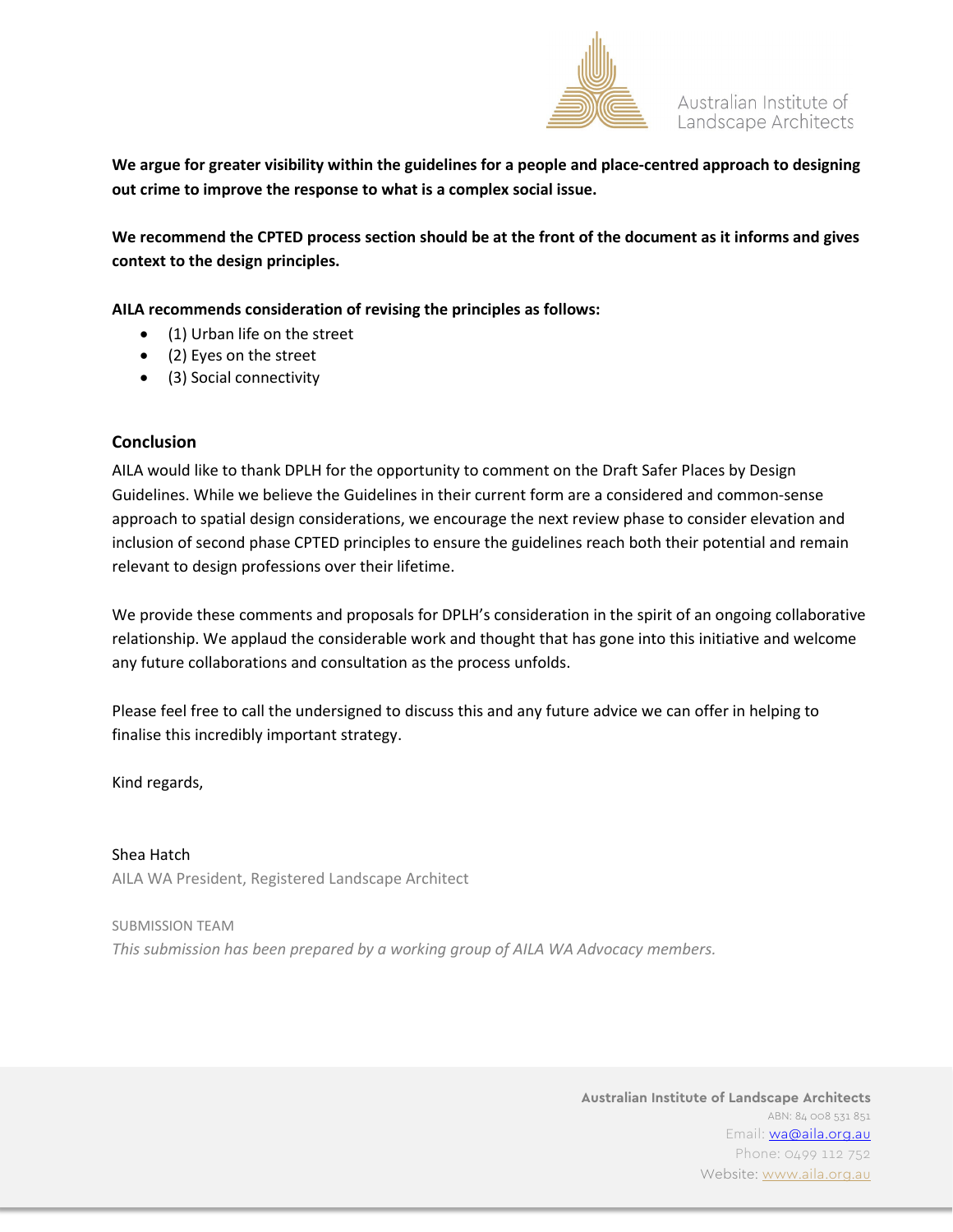

#### **References:**

Anderson, F., Worsley, R., Nunney, F., Maybanks, N., & Dawes, W. (2010). *Ipsos MORI Youth Survey 2009*. https://dera.ioe.ac.uk/2198/1/Ipsos%20MORI%20Youth%20Survey%202009.pdf

Bellair, P. E. (1997). Social Interaction and Community Crime: Examining the Importance of Neighbor Networks. *Criminology*, *35*(4), 677–704. https://doi.org/10.1111/j.1745-9125.1997.tb01235.x

Camacho Duarte, O., Lulham, R., & Kaldor, L. (2011). Co-designing out crime. *International Journal of CoCreation in Design and the Arts*, *7*(3–4), 155–168.

Community Crime Prevention Victoria, D. of J. and R. (2022). *Urban design and crime* [General]. Community Crime Prevention Victoria, Department of Justice and Regulation, State Government of Victoria. https://www.crimeprevention.vic.gov.au/resources/urban-design-and-crime

Cozens, P., & Love, T. (2015). A Review and Current Status of Crime Prevention through Environmental Design (CPTED). *Journal of Planning Literature*, *40*(4), 393–412.

*Design Out Crime: Designing out crime A designers' guide*. (2011). Design Council. https://www.designcouncil.org.uk/sites/default/files/asset/document/designersGuide\_digital\_0\_0.pdf

Jacobs, J. (1961). *The Death and Life of Great American Cities*. Random House.

Judd, B., Samuels, R., & Barton, J. (2005, December 30). *The effectiveness of strategies for crime reduction in areas of public housing concentration*. 2nd State of Australian Cities National Conference, Brisbane, Australia. https://www.be.unsw.edu.au/sites/default/files/upload/research/centres/cf/CFpresentations/soacjuddsam uels.pdf

Navarrete-Hernandez, P., Vetro, A., & Concha, P. (2021). Building safer public spaces: Exploring gender difference in the perception of safety in public space through urban design intervetions. *Landscape and Urban Planning*, *214*. https://gap.hks.harvard.edu/building-safer-public-spaces-exploring-gender-differenceperception-safety-public-space-through

Rosen and Sanders 2009. Erik Rosen and Ulrich Sanders, *Pedestrian fatality risk as a function of car impact speed, in: Accident Analysis and Prevention, Vol41, 2009, 536-542*